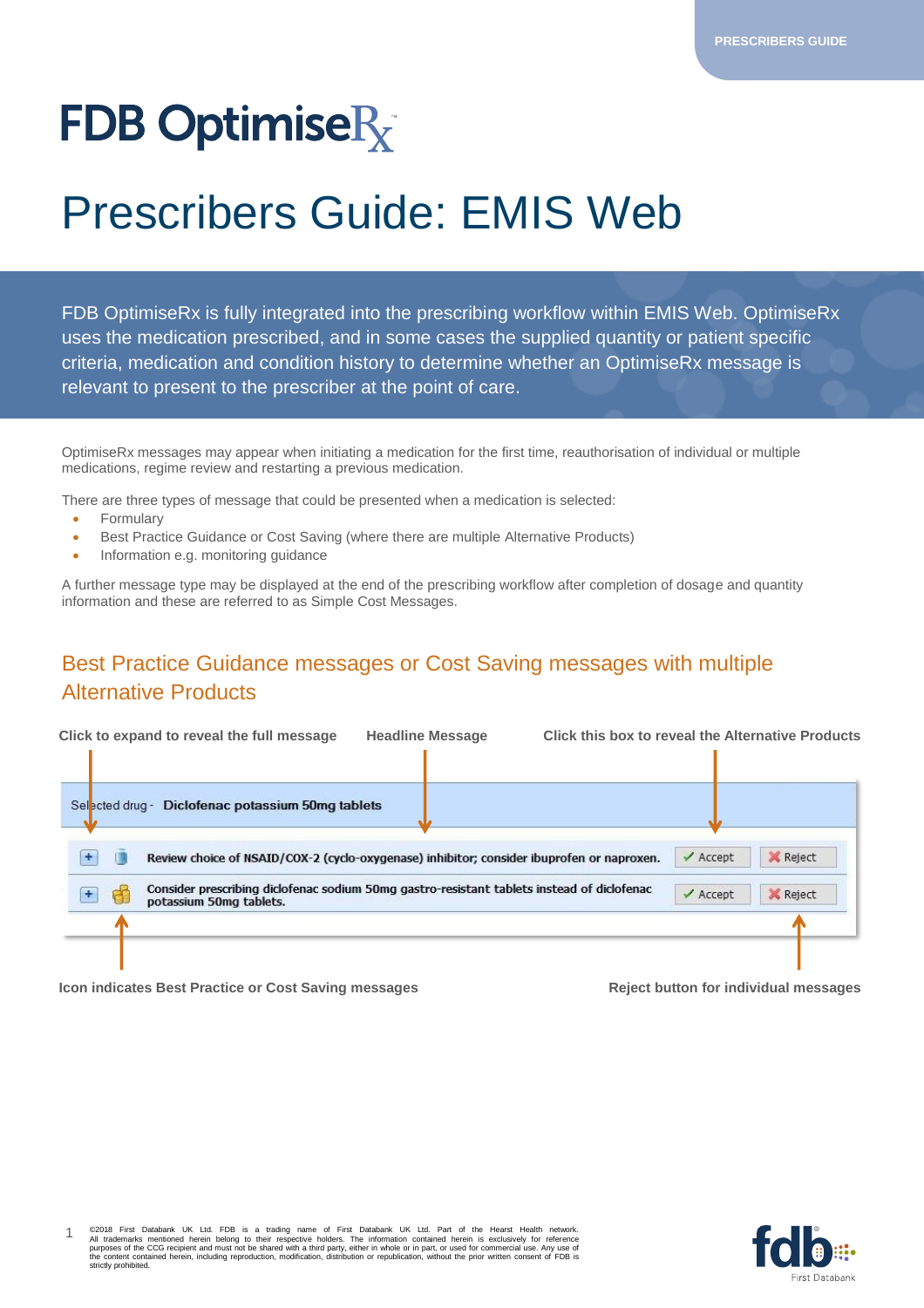п

#### **Click to access the source Best Practice Guidance**

|               | Review choice of NSAID/COX-2 (cyclo-oxygenase) inhibitor; consider ibuprofen or naproxen.                                                                                                                                                                                                                                                                                                                   | $\angle$ Accept | <b>X</b> Reject            |
|---------------|-------------------------------------------------------------------------------------------------------------------------------------------------------------------------------------------------------------------------------------------------------------------------------------------------------------------------------------------------------------------------------------------------------------|-----------------|----------------------------|
| <b>Source</b> |                                                                                                                                                                                                                                                                                                                                                                                                             |                 | View reference information |
|               | NICE key therapeutic topic (KTT13, January 2017) summarises the evidence-base on NSAIDs. It notes that the lowest effective dose of NSAIDs or<br>COX-2 inhibitors should be prescribed for the shortest duration necessary to control symptoms. Evidence indicates that low dose ibuprofen (up to<br>1200mg per day) or naproxen (up to 1000mg per day) may be associated with a lower cardiovascular risk. |                 |                            |

**Click to view the patient attributes which triggered the message**

#### To display and select from the Alternative Products list

| $\blacksquare$                                                                                                                                                                                                                                                                                                                         | Review choice of NSAID/COX-2 (cyclo-oxygenase) inhibitor; consider ibuprofen or naproxen.                                                                                                                                                                                                                                                                                                                                                                                                   | <b>X</b> Reject<br>$\angle$ Accept        |
|----------------------------------------------------------------------------------------------------------------------------------------------------------------------------------------------------------------------------------------------------------------------------------------------------------------------------------------|---------------------------------------------------------------------------------------------------------------------------------------------------------------------------------------------------------------------------------------------------------------------------------------------------------------------------------------------------------------------------------------------------------------------------------------------------------------------------------------------|-------------------------------------------|
| Source<br>LOCAL TEXT: Please See link for local quidances<br>View the triggered rule for this patient<br>Consider prescribing diclofenac so<br>potassium 50mg tablets.                                                                                                                                                                 | NICE key therapeutic topic (KTT13, January 2017) summarises the evidence-base on NSAIDs. It notes that the lowest effective dose of NSAIDs or<br>COX-2 inhibitors should be prescribed for the shortest duration necessary to control symptoms. Evidence indicates that low dose ibuprofen (up to<br>1200mg per day) or naproxen (up to 1000mg per day) may be associated with a lower cardiovascular risk.<br>Alternative drugs<br>$O$ Ibuprofen 400mg tablets<br>O Naproxen 250mg tablets | View reference information<br>×<br>Reject |
| Disclaimer: The Medicines Optimisation module is intended for the use of healthcare professionals and is<br>provided on the basis that the healthcare professionals will retain FULL and SOLE responsibility for deciding<br>what treatment to prescribe or dispense for any particular patient or circumstance. View full disclaimer, | O Naproxen 500mg tablets                                                                                                                                                                                                                                                                                                                                                                                                                                                                    | Cancel<br>Proceed                         |

**1. Click on the chosen Alternative Product**

**2. Click proceed**

© 2018 First Databank UK Ltd. FDB is a trading name of First Databank UK Ltd. Part of the Hearst Health network.<br>All trademarks mentioned herein belong to their respective holders. The information contained herein is excl

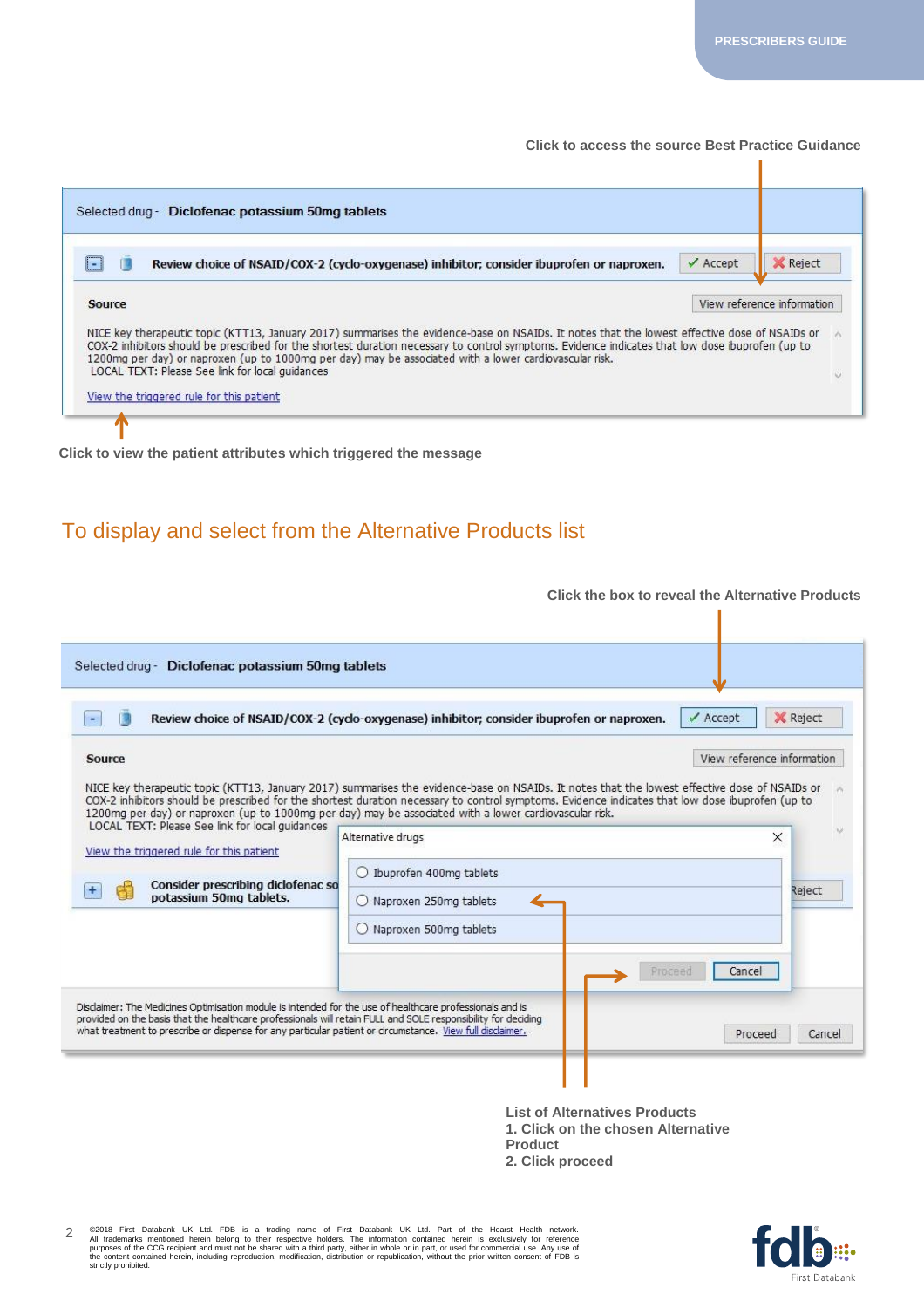### Rejecting a Message

On rejecting a message the prescriber is presented with the option to enter a rejection reason. Click Reject to proceed without entering any text.

| Source                                                                                                                                                                                                                                                  | Rejection reason           | $\times$ | View reference information                                         |
|---------------------------------------------------------------------------------------------------------------------------------------------------------------------------------------------------------------------------------------------------------|----------------------------|----------|--------------------------------------------------------------------|
| NICE key therapeutic topic (KTT13, January 2017)<br>COX-2 inhibitors should be prescribed for the short<br>1200mg per day) or naproxen (up to 1000mg per<br>LOCAL TEXT: Please See link for local guidances<br>View the triggered rule for this patient | Enter free text (optional) |          | west effective dose of NSAIDs or<br>that low dose ibuprofen (up to |
| Consider prescribing diclofenac so<br>potassium 50mg tablets.                                                                                                                                                                                           |                            | Reject   | <b>X</b> Reject<br>$\angle$ Accept                                 |

This is an optional step but any text entered here will be available to colleagues in the medicines management team to assist in managing the configuration of OptimiseRx. NB Text entered here may also be recorded in the detailed drug history and patient medical record.

3 ©2018 First Databank UK Ltd. FDB is a trading name of First Databank UK Ltd. Part of the Hearst Health network.<br>All trademarks mentioned herein belong to their respective holders. The information contained herein is exclus

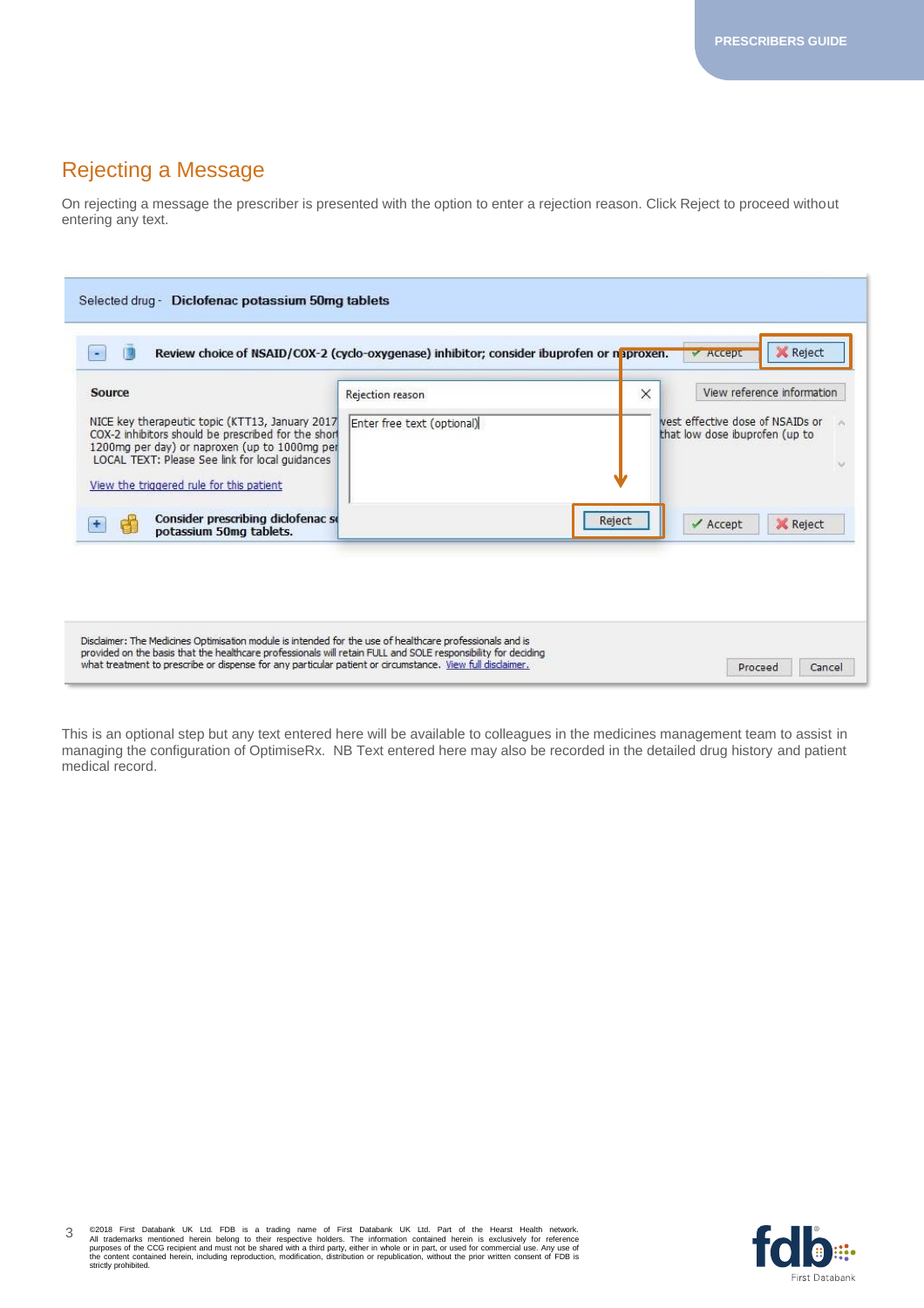#### Simple Cost Saving Messages

Simple Cost Saving messages will appear once the quantity and dosage information has been entered as this is used to calculate that a saving is available. The savings presented are 'per dose unit' and therefore do not reflect the actual saving potential from accepting the message.

| Original drug                                                                                                                                                                                                                                                                                                                             | <b>Recommended alternative</b>                                      |
|-------------------------------------------------------------------------------------------------------------------------------------------------------------------------------------------------------------------------------------------------------------------------------------------------------------------------------------------|---------------------------------------------------------------------|
| Name Erythromycin 250mg gastro-resistant capsules                                                                                                                                                                                                                                                                                         | Name Erythromycin 250mg gastro-resistant tablets                    |
| Class Generic                                                                                                                                                                                                                                                                                                                             | Class Generic                                                       |
| Cost $£5.61$                                                                                                                                                                                                                                                                                                                              | Cost $£1.28$                                                        |
| Saving £4.33                                                                                                                                                                                                                                                                                                                              |                                                                     |
|                                                                                                                                                                                                                                                                                                                                           |                                                                     |
| Disclaimer: The Medicines Optimisation module is intended for the use of healthcare<br>professionals and is provided on the basis that the healthcare professionals will retain<br>FULL and SOLE responsibility for deciding what treatment to prescribe or dispense for<br>any particular patient or circumstance. View full disclaimer. | Proceed with alternative<br>Proceed with original<br>Do not proceed |

**in the prescribing screen. Where an appropriate dose string match is found in EMIS Web the dosage will be carried forward on to the Alternative Product.**

**prescribing screen.** 

**the original selected drug** 

#### To Acknowledge an Information Message

The Best Practice guidance in an Information message can be acknowledged by clicking OK.

| Selected drug - Metformin 500mg tablets                                                                                                                                                                                                                                                                                                |  |
|----------------------------------------------------------------------------------------------------------------------------------------------------------------------------------------------------------------------------------------------------------------------------------------------------------------------------------------|--|
| Monitor the patient's serum creatinine; no result recorded within 1 year.                                                                                                                                                                                                                                                              |  |
| Disclaimer: The Medicines Optimisation module is intended for the use of healthcare professionals and is<br>provided on the basis that the healthcare professionals will retain FULL and SOLE responsibility for deciding<br>what treatment to prescribe or dispense for any particular patient or circumstance. View full disclaimer. |  |

4 ©2018 First Databank UK Ltd. FDB is a trading name of First Databank UK Ltd. Part of the Hearst Health network.<br>All trademarks mentioned herein belong to their respective holders. The information contained herein is exclus